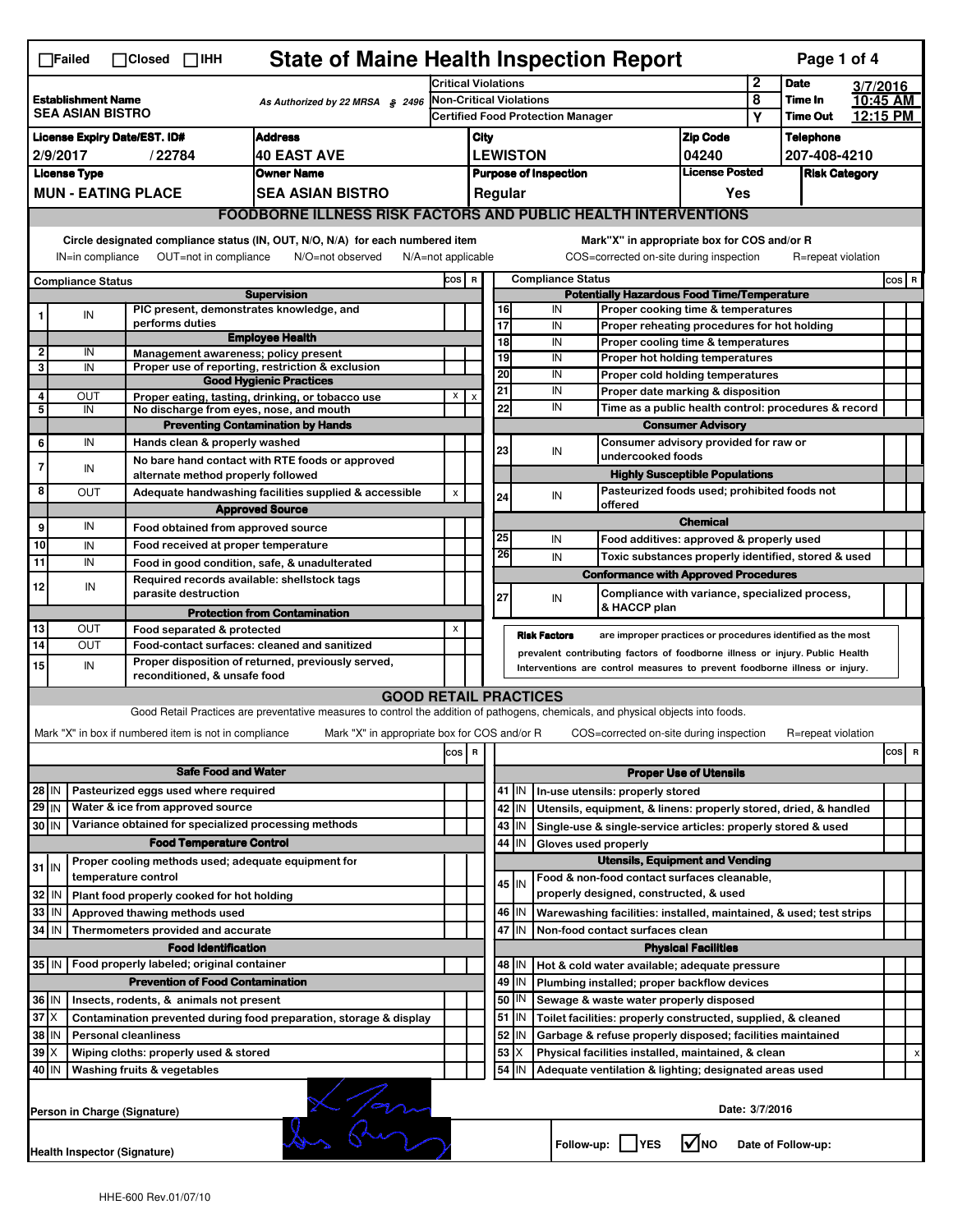|                                                           | <b>State of Maine Health Inspection Report</b> |                                 |                   | Page 2 of 4                      |  |
|-----------------------------------------------------------|------------------------------------------------|---------------------------------|-------------------|----------------------------------|--|
| <b>Establishment Name</b><br><b>SEA ASIAN BISTRO</b>      |                                                | As Authorized by 22 MRSA § 2496 | 3/7/2016<br>Date  |                                  |  |
| <b>License Expiry Date/EST. ID#</b><br>2/9/2017<br>/22784 | City / State<br><b>LEWISTON</b>                | /ME                             | Zip Code<br>04240 | <b>Telephone</b><br>207-408-4210 |  |
|                                                           |                                                | <b>Temperature Observations</b> |                   |                                  |  |
| Location                                                  | <b>Temperature</b>                             |                                 | <b>Notes</b>      |                                  |  |
| hot water                                                 | 110 plus                                       |                                 |                   |                                  |  |
| wash cycle                                                | 160 plus                                       |                                 |                   |                                  |  |
| cooler                                                    | 33                                             |                                 |                   |                                  |  |
| dressings                                                 | 40                                             |                                 |                   |                                  |  |
| fish                                                      | 39                                             |                                 |                   |                                  |  |
| sandwich bar 1                                            | 39                                             |                                 |                   |                                  |  |
| sandwich bar 2                                            | 40                                             |                                 |                   |                                  |  |
| rinse cycle                                               | 180 plus                                       |                                 |                   |                                  |  |

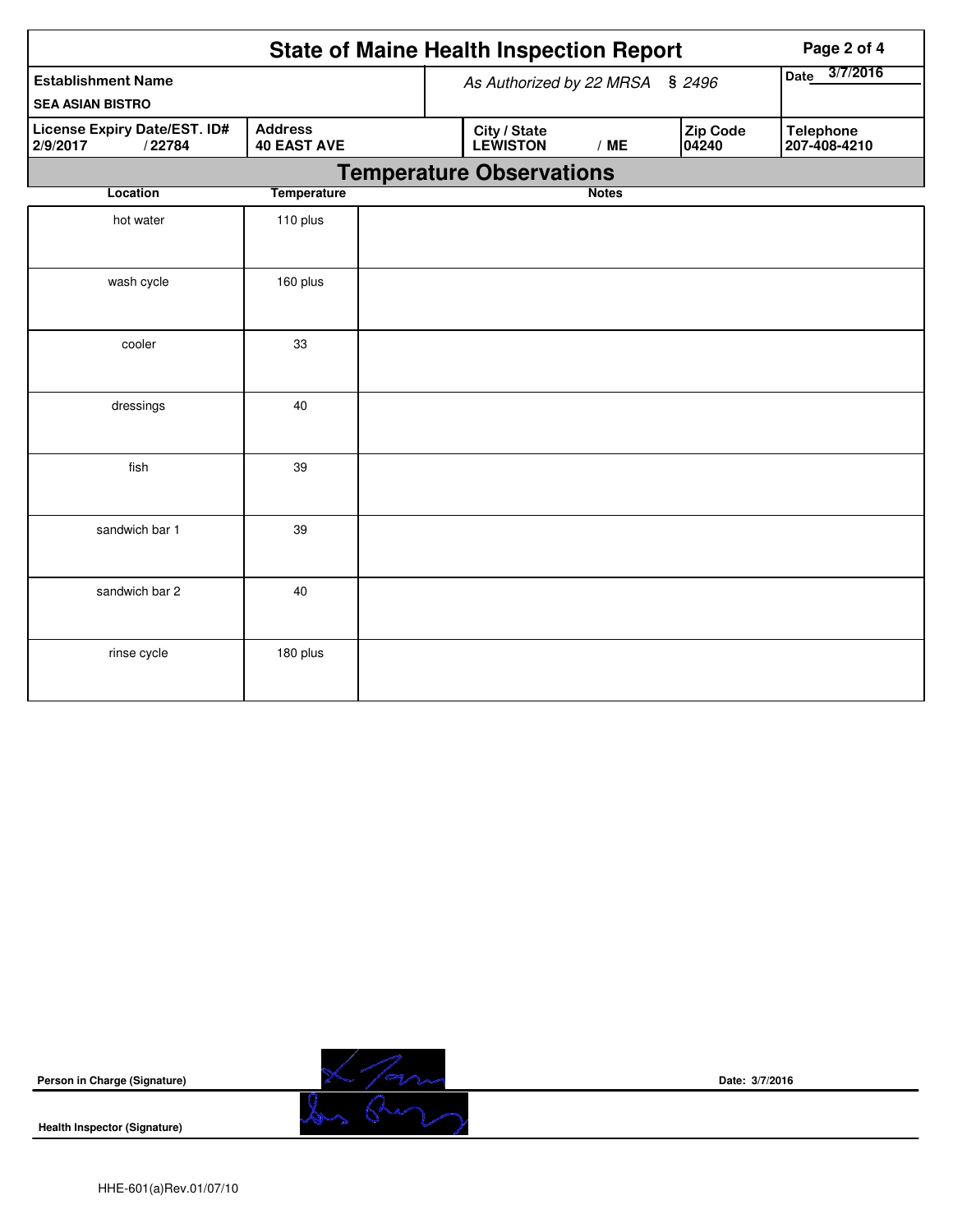|                                                                                                                                                                                                                                                            |                                      | <b>State of Maine Health Inspection Report</b>                                                                                                     |           |                          | Page 3 of 4             |
|------------------------------------------------------------------------------------------------------------------------------------------------------------------------------------------------------------------------------------------------------------|--------------------------------------|----------------------------------------------------------------------------------------------------------------------------------------------------|-----------|--------------------------|-------------------------|
| <b>Establishment Name</b>                                                                                                                                                                                                                                  |                                      |                                                                                                                                                    |           |                          | 3/7/2016<br><b>Date</b> |
| <b>SEA ASIAN BISTRO</b>                                                                                                                                                                                                                                    |                                      |                                                                                                                                                    |           |                          |                         |
| License Expiry Date/EST. ID#<br>2/9/2017<br>/22784                                                                                                                                                                                                         | <b>Address</b><br><b>40 EAST AVE</b> | City / State<br><b>LEWISTON</b>                                                                                                                    | <b>ME</b> | <b>Zip Code</b><br>04240 |                         |
|                                                                                                                                                                                                                                                            |                                      | <b>Observations and Corrective Actions</b>                                                                                                         |           |                          |                         |
|                                                                                                                                                                                                                                                            |                                      | Violations cited in this report must be corrected within the time frames below, or as stated in sections<br>8-405.11 and 8-406.11 of the Food Code |           |                          |                         |
| 4: 2-401.11: C: Food employee is eating, drinking, or using any tobacco where the contamination of exposed FOOD; clean EQUIPMENT, UTENSILS,<br>and LINENS; unwrapped SINGLE-SERVICE and SINGLE-USE ARTICLES; or other items needing protection can result. |                                      |                                                                                                                                                    |           |                          |                         |
| <b>INSPECTOR NOTES: drinks need covers at all times corrected on site</b>                                                                                                                                                                                  |                                      |                                                                                                                                                    |           |                          |                         |
| 8: 6-301.11: N: Hand cleanser not available at hand wash sink or lavatory.                                                                                                                                                                                 |                                      |                                                                                                                                                    |           |                          |                         |
| <b>INSPECTOR NOTES: corrected on site</b>                                                                                                                                                                                                                  |                                      |                                                                                                                                                    |           |                          |                         |
| 8: 6-301.12: N: Sanitary towels / hand drying device not provided for hand wash sink or lavatory.                                                                                                                                                          |                                      |                                                                                                                                                    |           |                          |                         |
| <b>INSPECTOR NOTES: corrected on site</b>                                                                                                                                                                                                                  |                                      |                                                                                                                                                    |           |                          |                         |
| 13: 3-302.11.(A).(1).(A): N: Raw Ready-to-Eat food not protected from cross contamination from raw animal foods during storage, preparation, holding,<br>or display.                                                                                       |                                      |                                                                                                                                                    |           |                          |                         |
| INSPECTOR NOTES: corrected on site meat above produce                                                                                                                                                                                                      |                                      |                                                                                                                                                    |           |                          |                         |
| 14: 4-601.11.(A): C: Equipment food-contact surfaces and utensils are not clean to sight and touch.                                                                                                                                                        |                                      |                                                                                                                                                    |           |                          |                         |
| INSPECTOR NOTES: replace rusted screw inside ice machine                                                                                                                                                                                                   |                                      |                                                                                                                                                    |           |                          |                         |
| 37: 3-305.11: N: Food not protected from contamination during storage.                                                                                                                                                                                     |                                      |                                                                                                                                                    |           |                          |                         |
| INSPECTOR NOTES: all food must be 6 inches of the floor                                                                                                                                                                                                    |                                      |                                                                                                                                                    |           |                          |                         |
| 39: 3-304.14.(B).(1): N: Wiping cloths used for wiping counters and other equipment surfaces not held between uses in a chemical sanitizer.                                                                                                                |                                      |                                                                                                                                                    |           |                          |                         |
| <b>INSPECTOR NOTES: cloths must be held in sanitizer buckets</b>                                                                                                                                                                                           |                                      |                                                                                                                                                    |           |                          |                         |
| 53: 6-101.11.(A): N: Indoor surfaces are not properly constructed as to be smooth, durable, and easily cleanable or constructed of nonabsorbent material<br>in areas of moisture.                                                                          |                                      |                                                                                                                                                    |           |                          |                         |
| INSPECTOR NOTES: repair molding on walls kitchen-re-surface counter top bar area                                                                                                                                                                           |                                      |                                                                                                                                                    |           |                          |                         |
| 53: 6-201.11: N: Floors, walls, and ceilings are not smooth and easily cleanable.                                                                                                                                                                          |                                      |                                                                                                                                                    |           |                          |                         |
| INSPECTOR NOTES: floors were re-done recently but started peeling again -re-surface again with a different product that will last                                                                                                                          |                                      |                                                                                                                                                    |           |                          |                         |
| 53: 6-501.11: N: The physical facilities are in disrepair.                                                                                                                                                                                                 |                                      |                                                                                                                                                    |           |                          |                         |
| INSPECTOR NOTES: remove duct tape off equipment                                                                                                                                                                                                            |                                      |                                                                                                                                                    |           |                          |                         |
|                                                                                                                                                                                                                                                            |                                      |                                                                                                                                                    |           |                          |                         |
|                                                                                                                                                                                                                                                            |                                      |                                                                                                                                                    |           |                          |                         |
|                                                                                                                                                                                                                                                            |                                      |                                                                                                                                                    |           |                          |                         |
|                                                                                                                                                                                                                                                            |                                      |                                                                                                                                                    |           |                          |                         |

**Health Inspector (Signature)**